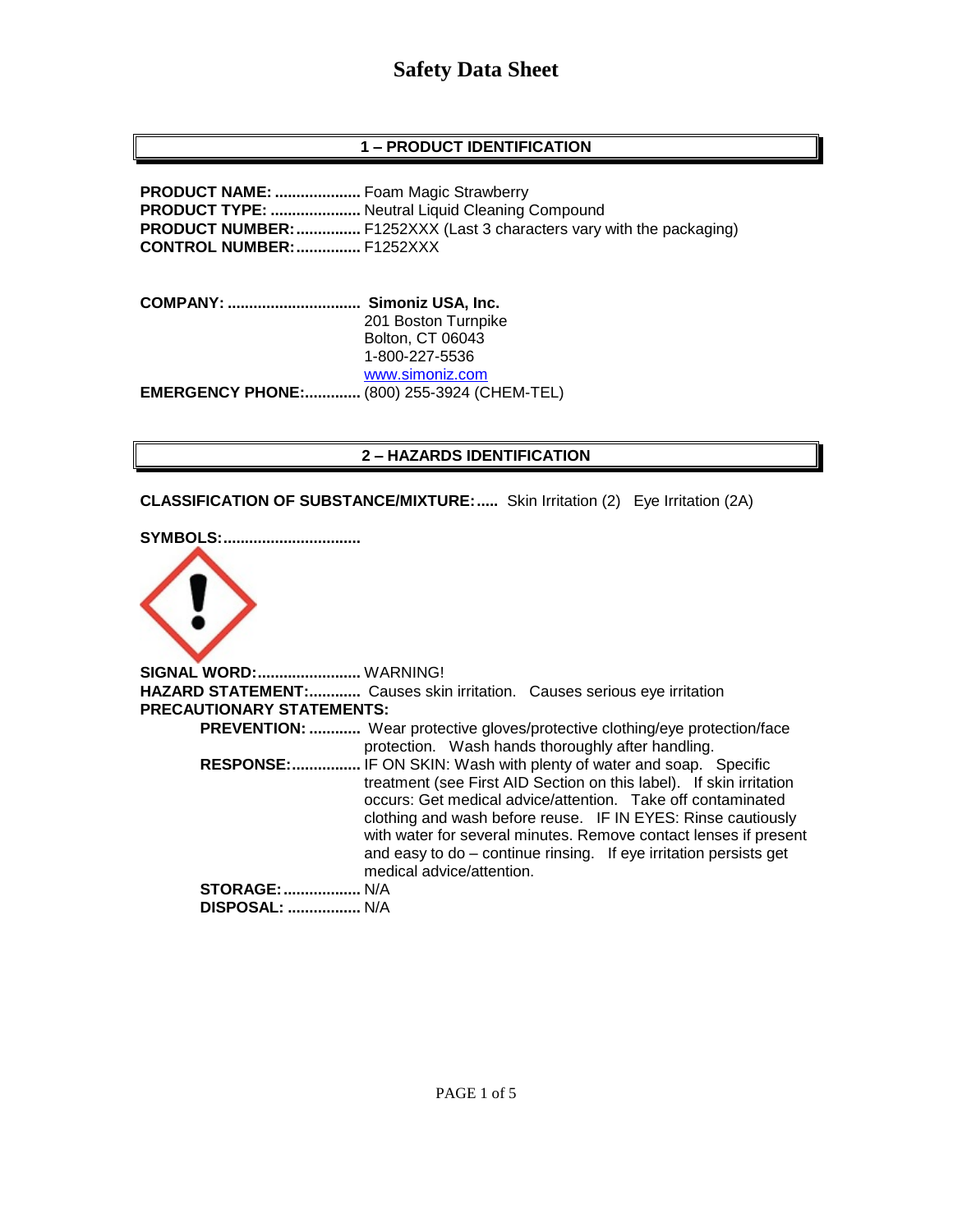### **3 – COMPOSITION / INFORMATION ON INGREDIENTS**

#### **INGREDIENT C.A.S. NUMBER**

Sodium Alpha Olefin Sulfonate 68439-57-6 Poly(oxy-1,2-ethanediyl), .alpha.-(4-nonylphenyl)- .omega.-hydroxy-, branched Fragrance Not Listed

Water 7732-18-5 127087-87-0

Percentages of ingredients are being withheld as trade secret information. This information will be disclosed as necessary to authorized individuals.

#### **4 – FIRST-AID MEASURES**

|                        | <b>BREATHING (INHALATION):</b> If victim shows signs of discomfort or irritation, remove to fresh<br>air. If symptoms persist, get immediate medical attention.                                   |
|------------------------|---------------------------------------------------------------------------------------------------------------------------------------------------------------------------------------------------|
|                        | <b>SWALLOWING (INGESTION): .</b> DO NOT INDUCE VOMITING! Drink a large quantity of water or<br>milk. Do not attempt to give liquids to an unconscious person.<br>Get immediate medical attention! |
| <b>EYES: </b>          | Flush eyes with a large quantity of fresh water for at least 15<br>minutes. If irritation persists, consult a physician.                                                                          |
| <b>SKIN (DERMAL): </b> | . Flush from skin and clothing with large amounts of fresh water. If<br>irritation persists, consult physician. Wash contaminated clothing<br>before wearing.                                     |

#### **5 – FIRE-FIGHTING MEASURES**

**FLASHPOINT:...........................** This product is non-flammable. **EXTINGUISHING MEDIA:.........** This product is non-flammable. Use extinguishing media suitable for materials already burning. **SPECIAL FIRE FIGHTING PROCEDURES: ............**Firefighters working in areas where this product is present should be equipped with an approved, fully enclosed SCBA. **UNUSUAL FIRE AND EXPLOSION HAZARDS:......**None known.

### **6 – ACCIDENTAL RELEASE MEASURES**

**SPILL PROCEDURES: .............** Dike to prevent spillage into streams or sewer systems. Consult local, state and federal authorities.

**WASTE DISPOSAL: .................** As recommended by local, state and federal authorities.

#### **7 – HANDLING and STORAGE**

| freezing.                                                  |
|------------------------------------------------------------|
|                                                            |
| protection should not be necessary. Wear eye protection if |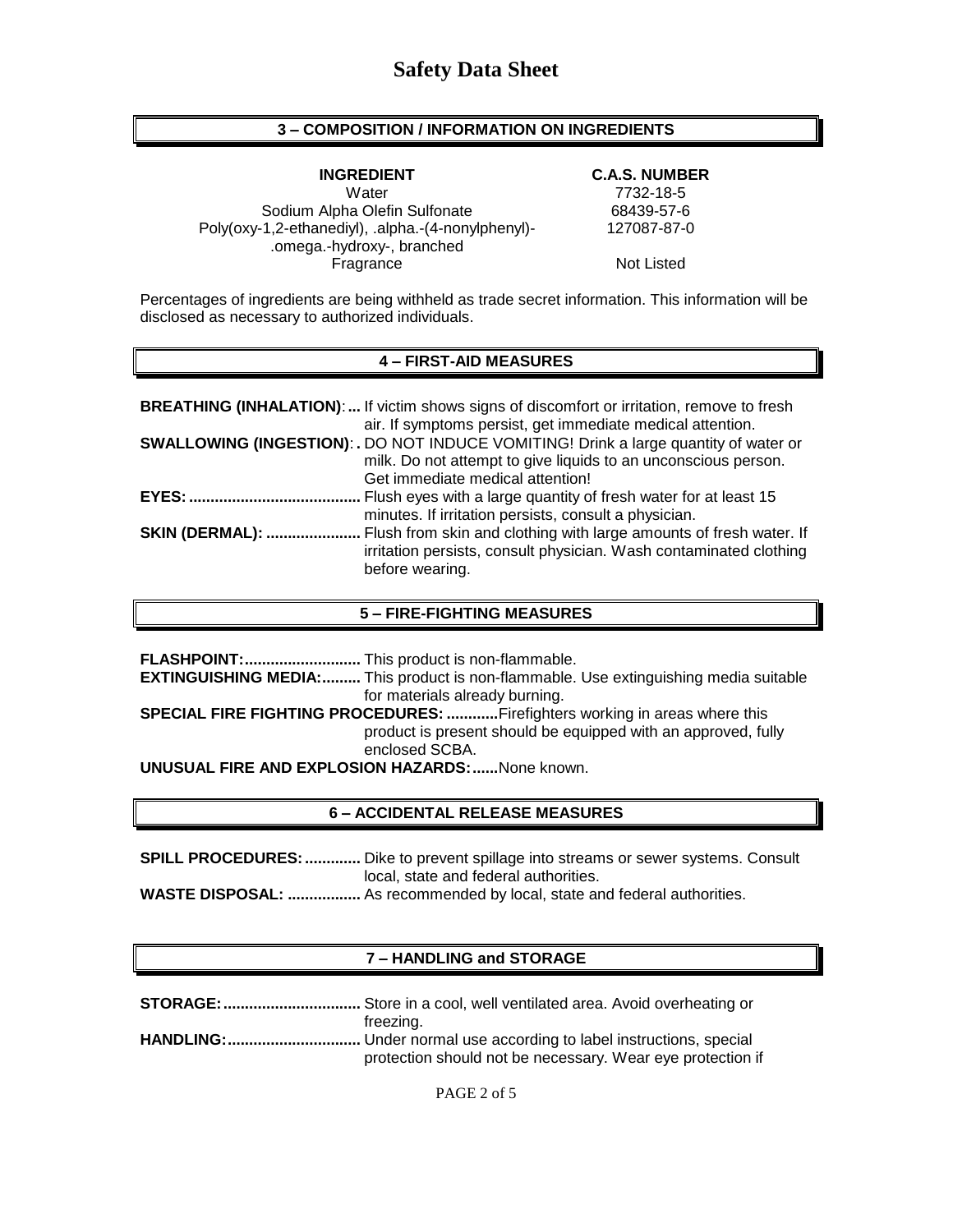# **Safety Data Sheet**

product is likely to splash.Do not place this product in an unmarked container! Keep away from children! Spilled material is slippery.

#### **8 – EXPOSURE CONTROLS / PERSONAL PROTECTION**

**RESPIRATORY PROTECTION:**Not usually needed in well-ventilated areas. If needed, use a NIOSH approved respirator. **PROTECTIVE CLOTHING:.......** Nitrile or PVC gloves, and chemical splash goggles. **ADDITIONAL MEASURES: ......** Under normal use according to label instructions, special protection should not be necessary. Wear eye protection if product is likely to splash.Do not place this product in an unmarked container! Keep away from children! Spilled material is slippery.

| <b>INGREDIENT</b>                                                                | <b>C.A.S. NUMBER</b> | <b>PEL</b>            |
|----------------------------------------------------------------------------------|----------------------|-----------------------|
| Water                                                                            | 7732-18-5            | No limits established |
| Sodium Alpha Olefin Sulfonate                                                    | 68439-57-6           | No limits established |
| Poly(oxy-1,2-ethanediyl), .alpha.-(4-<br>nonylphenyl)-.omega.-hydroxy-, branched | 127087-87-0          | No limits established |
| Fragrance                                                                        | Not Listed           | No limit established  |

## **9 – PHYSICAL / CHEMICAL PROPERITES**

| <b>APPEARANCE &amp; ODOR:  Slightly viscous red liquid. Strawberry scented.</b> |
|---------------------------------------------------------------------------------|
| ODOR THRESHOLD:  N/A                                                            |
|                                                                                 |
| MELTING POINT:  210 degrees F.                                                  |
| FREEZING POINT:  N/A                                                            |
| BOILING POINT: 210 degrees F.                                                   |
| <b>BOILING POINT RANGE: N/A</b>                                                 |
| FLASHPOINT: This product is non-flammable.                                      |
| <b>EVAPORATION RATE:  N/A</b>                                                   |
| FLAMMABILITY (solid/gas): N/A                                                   |
| EXPLOSION LIMITS:  N/A                                                          |
| VAPOR PRESSURE:  N/A                                                            |
| VAPOR DENSITY (AIR=1): Greater than 1.                                          |
| <b>SPECIFIC GRAVITY:  1.02</b>                                                  |
| <b>SOLUBILITY IN WATER:  Completely soluble.</b>                                |
| <b>PARTITION COEFFICIENT:  N/A</b>                                              |
|                                                                                 |
|                                                                                 |
| VISCOSITY:  Water thin to slight body                                           |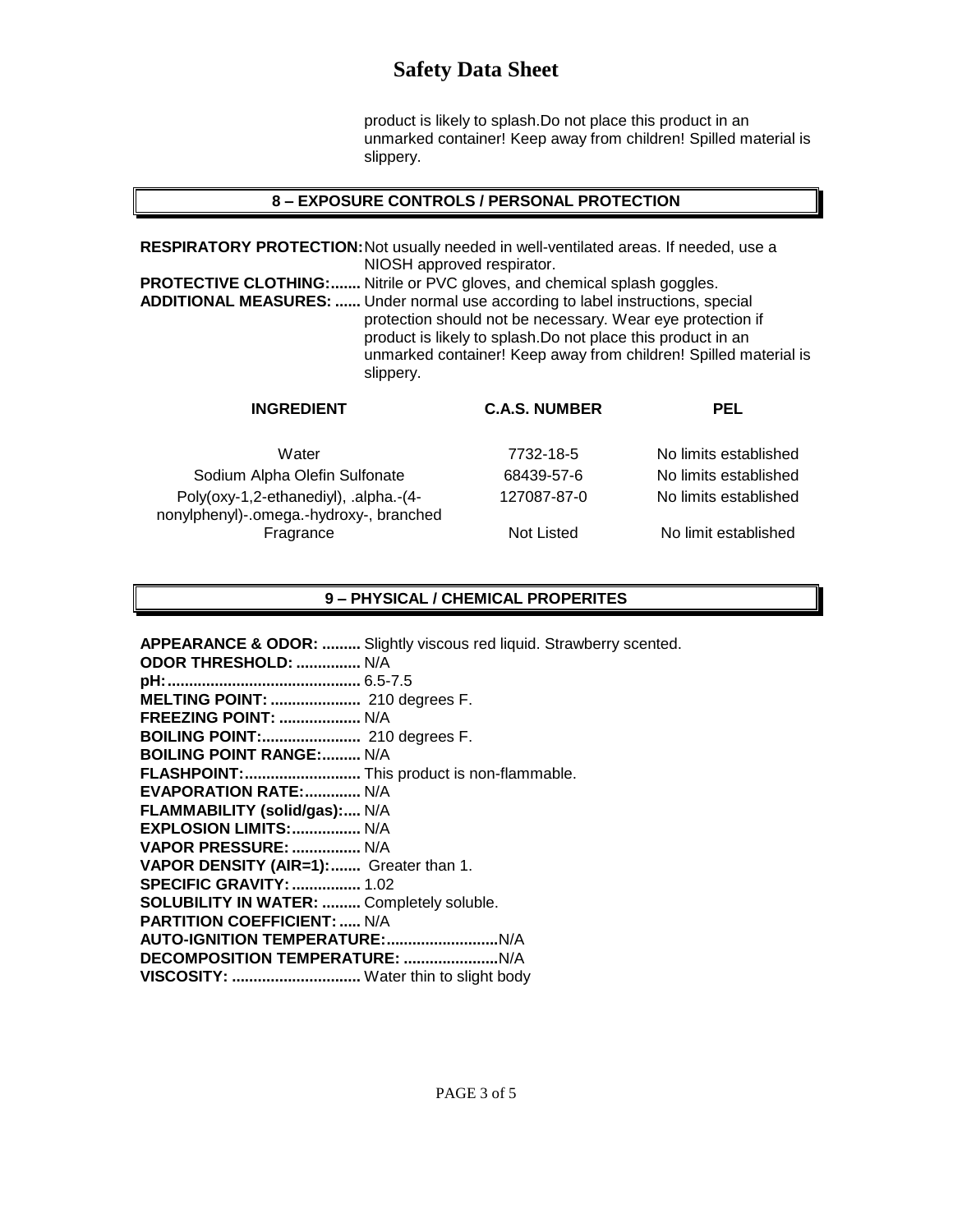# **10 – STABILITY and REACTIVITY**

**STABILITY:...............................** Stable under normal conditions. **HAZARDOUS DECOMP.:.........** This product not known to polymerize. **INCOMPATIBILITY:..................** Do not mix with other chemicals.

# **11 – TOXICOLOGICAL INFORMATION**

**ROUTE(S) OF ENTRY:.............** Ingestion. Not likely to be inhaled in dangerous amounts. **LISTED CARCINOGEN: ...........** None over 0.1%. **MEDICAL CONDITION AGGRAVATED:..................**May aggravate pre-existing dermatitis. **INHALATION:............................** Not likely to be inhaled in hazardous amounts. Maintain adequate ventilation in the work area. **INGESTION:..............................** This material can cause irritation to the stomach and esophagus if ingested. **EYES:........................................** May cause eye irritation. **SKIN (DERMAL): ......................** This product may cause irritation or redness of the skin. **ACUTE TOXICITY\* (ORAL):…… .............................**>2000 mg/kg **ACUTE TOXICITY\* (DERMAL):.. .............................**>2000 mg/kg **ACUTE TOXCITY\* (INHALATION):..........................**>20,000 ppm V (Gas), >20 mg/l (Vapor), >5 mg/l (Dust)

**\***Determined using the additivity formula for mixtures (GHS Purple Book, 3.1.3.6)

**12 – ECOLOGICAL INFORMATION**

#### **ENVIRONMENTAL FATE AND DISTRIBUTION:** N/A

# **13 –DISPOSAL CONSIDERATIONS**

**WASTE DISPOSAL: .................** As recommended by local, state and federal authorities.

# **14 – TRANSPORTATION INFORMATION**

**PROPER SHIPPING NAME:.....** Not D.O.T. regulated. **HAZARD CLASS:...................... UN/NA NUMBER: ..................... PACKAGING GROUP :.............**

# **15 - REGULATIONS**

Contents of this MSDS comply with the OSHA Hazard Communication Standard 29CFR 1910.1200